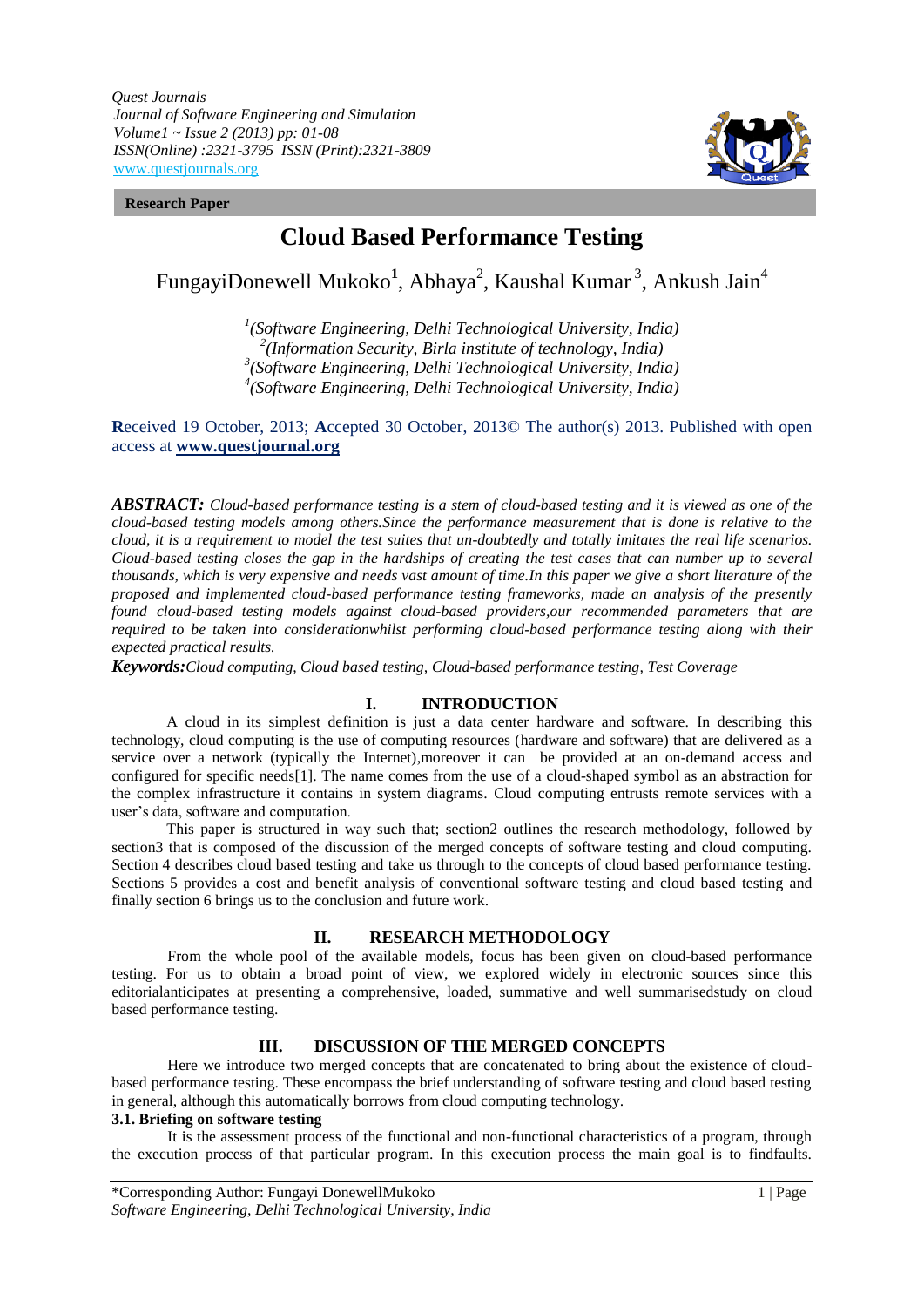Ultimately after testing, value must be added to the program, which means raising the quality and/or reliability of the program. Effective software testing contributes to the delivery of high quality software products, lower maintenance costs, more satisfied users, more accurate and reliable results. Thus software testing has mainly contributions: to make a judgement about quality or acceptability of the product and to discover problems, if there are any, in the product.

Designing test cases is the most demanding task in software testing. Execution of the test cases does not require much time, skill and resources. Traditionally designing and execution of test cases is manually done.

However with the advent of cloud computing, there is need to have software testing tools that necessitate software testers to embark on the testing task and finish this within the shortest possible time with a beneficial advantage of easiness as well. The main drive of this notion is to come up with the automated testing that can be carried with little or no human involvement. Conclusively it is of no doubt that this will in turn be beneficial in cases where the same dataset (mainly as input) will be repeatedly used time and again.

# **3.2. A moveto cloud-based testing**

Software testing has been and till date is still being moved to the cloud environment. Part of the technology of cloud computing known as virtualization is the back bone for this, as it allows the rapid establishment of virtual computing resources with different operating systems to test software applications on a range of platforms. Although it depends on different application domains, in some, software testing requires widespread resources. Repeating realistic scenario/s would require the provider to lay down a test harness (that includes user databases) to emulate the activities of a millions of users.Test automation tools that address different requirements in a testing life-cycle are of great importance, for instanceautomated test data and test case generations*,* test execution and test evaluation.



**Figure 1: Visualizing the concept of cloud based testing**

# **IV. CLOUD-BASED TESTING**

Cloud computing did not bring only novel business opportunities, all the same it also has various major impacts in the software testing domain, along with even software maintenance. Since cloud computing is characterised by offering its accessible resources as services, hence this brings us to the notion of Testing as a Service (TaaS) on and/or in clouds. TaaS is considered as a service model, in which a Cloud Service Provider (CSP) takes on software testing activities of a given application system in a cloud computing environmenton behalf of its clients as a service as per their requests and/or demands. Taking on this discussion up to this end brings us to the proper definition of Cloud-Based Software Testing (CBST). Cloud-Based Software Testing means carrying out testing activities in a cloud computing environment and infrastructure as visualised in figure 1. In a different way of expression, CBSTis a means of using the cloud to support the software testing discipline, but indeed it requires care. It brings the opportunity to test by harnessingthe cloud**,** in so doingbringing the alikeenjoyable benefits that the cloud ascertains to customers**.** Hence its greatest advantage is that it exploits the already existing cloud computing resources, in so doing inheriting some of the same benefits that cloud computing already has.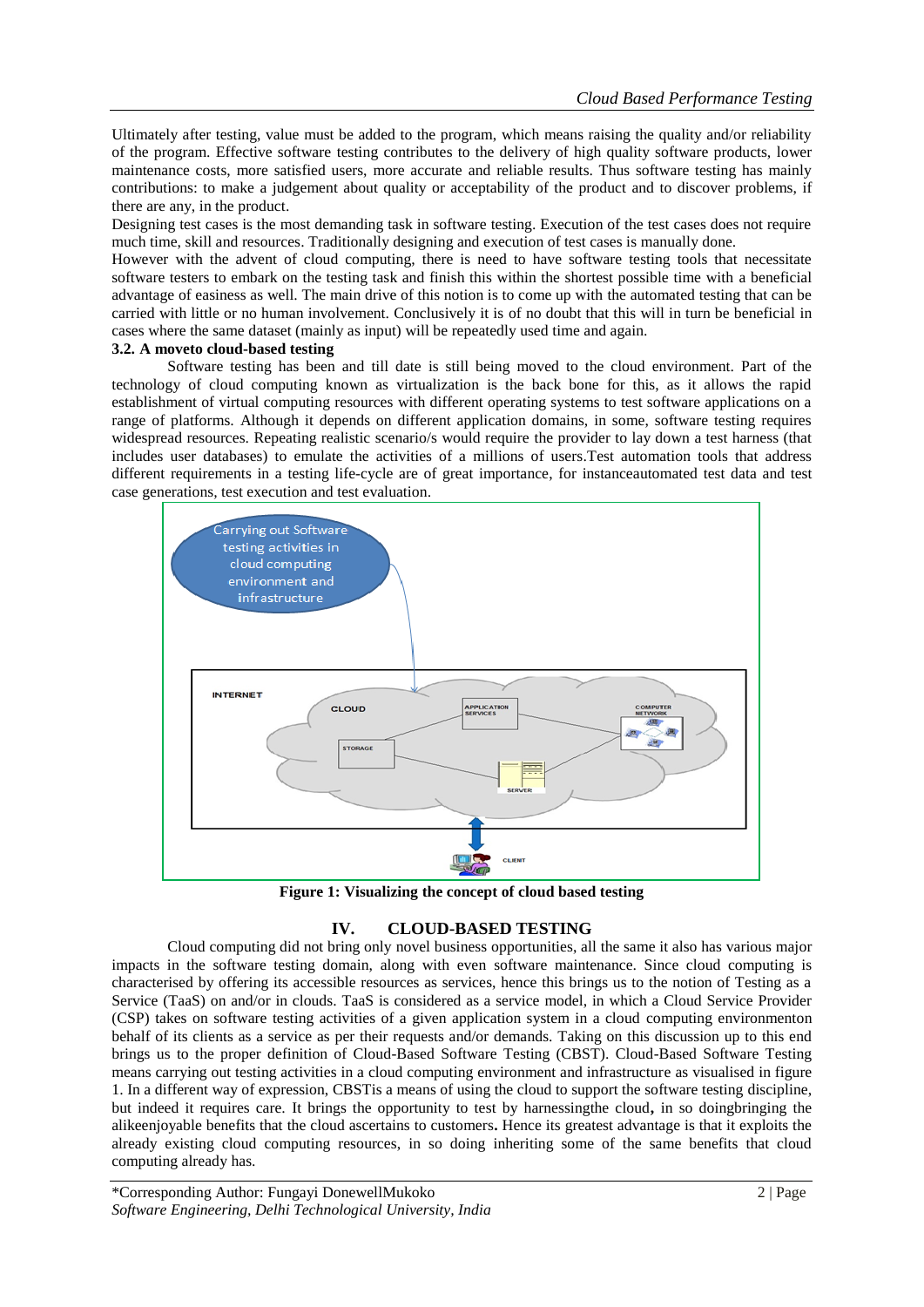

**Figure 2:Distinct features of Cloud-Based Testing**

- On-demand: Cloud based testing facility is accessible whenever it is needed by clients
- Behaviour representative: Cloud based testing facility must imitate real world scenarios during the testing process so as to output dependable results.
- Simulation tests:These help in reducingthe complexity as well as separatingthe quality concerns, plus it can focus on and analyses system behaviour under multiple various scenarios.
- Tools plus Frameworks:Various tools and frameworks do exist at various layers and in different forms to enhance cloud-based testing, and tools aids in automation.
- Scalability: Cloud based testing facility must be able to handle a number of requests, as rooted by clients, and must be able to either scale up or down depending on a number of requests at a particular point in time.
- Infrastructure reliability: Cloud based testing facility must be in such a way that it has high level of availability to satisfy 24/7 continuous manner of testing.
- Platform and/or Environment diversity: Cloud based testing facility must provide diversity of environment (e.g. network and hardware) along with computing platform (e.g. Operating system and browser) to handle different requests from different clients using different platforms.
- Billing model: Cloud based testing facility is charged as per the predefined cost models, and in the form of pay as per use mode.

A several number of testing models do exist in Cloud based testing as proposed by different researchers in the literature that has been used. Hence an analysis has been made, against each cloud based service provider and the models that it supports as at the present date, combined from different sourcesas tabled in 1:

| rapic 1. Thany tical Thiany Sip                         |                                   |                         |                        |                     |              |                  |  |
|---------------------------------------------------------|-----------------------------------|-------------------------|------------------------|---------------------|--------------|------------------|--|
| <b>CLOUD-BASED</b><br><b>TESTING</b><br><b>PROVIDER</b> | <b>CLOUD BASED TESTING MODELS</b> |                         |                        |                     |              |                  |  |
|                                                         | <b>Performance</b>                | <b>Privacy</b><br>Aware | <b>Fault</b> Injection | Model based Testing | Random       | Symbolic         |  |
|                                                         | Testing[2][3]                     | Testing[4][5]           | Testing[6]             | [7][8][9][10][11]   | Testing[12]  | <b>Execution</b> |  |
|                                                         |                                   |                         |                        |                     |              | $13$ [14]        |  |
| <b>Soasta</b>                                           |                                   |                         | ✓                      |                     | ✓            |                  |  |
| <b>STaaS</b>                                            | X                                 |                         | X                      |                     | $\mathbf X$  | $\mathbf X$      |  |
| <b>Sauce Labs</b>                                       |                                   |                         | $\mathbf{x}$           | $\mathbf x$         | ✓            | $\mathbf{X}$     |  |
| <b>Skytap</b>                                           |                                   |                         |                        | $\mathbf x$         | ✓            | $\mathbf{X}$     |  |
| <b>UTest</b>                                            |                                   |                         | $\mathbf X$            | $\mathbf x$         | ✓            | $\mathbf{X}$     |  |
| <b>PushToTest</b>                                       |                                   |                         | $\mathbf{X}$           | $\mathbf x$         | $\mathbf{X}$ | $\mathbf{X}$     |  |
| <b>BlazeMeter</b>                                       |                                   |                         | X                      |                     | ✓            | $\mathbf X$      |  |
| <b>IBM</b>                                              |                                   |                         |                        |                     |              |                  |  |

#### **Table 1: Analytical Analysis**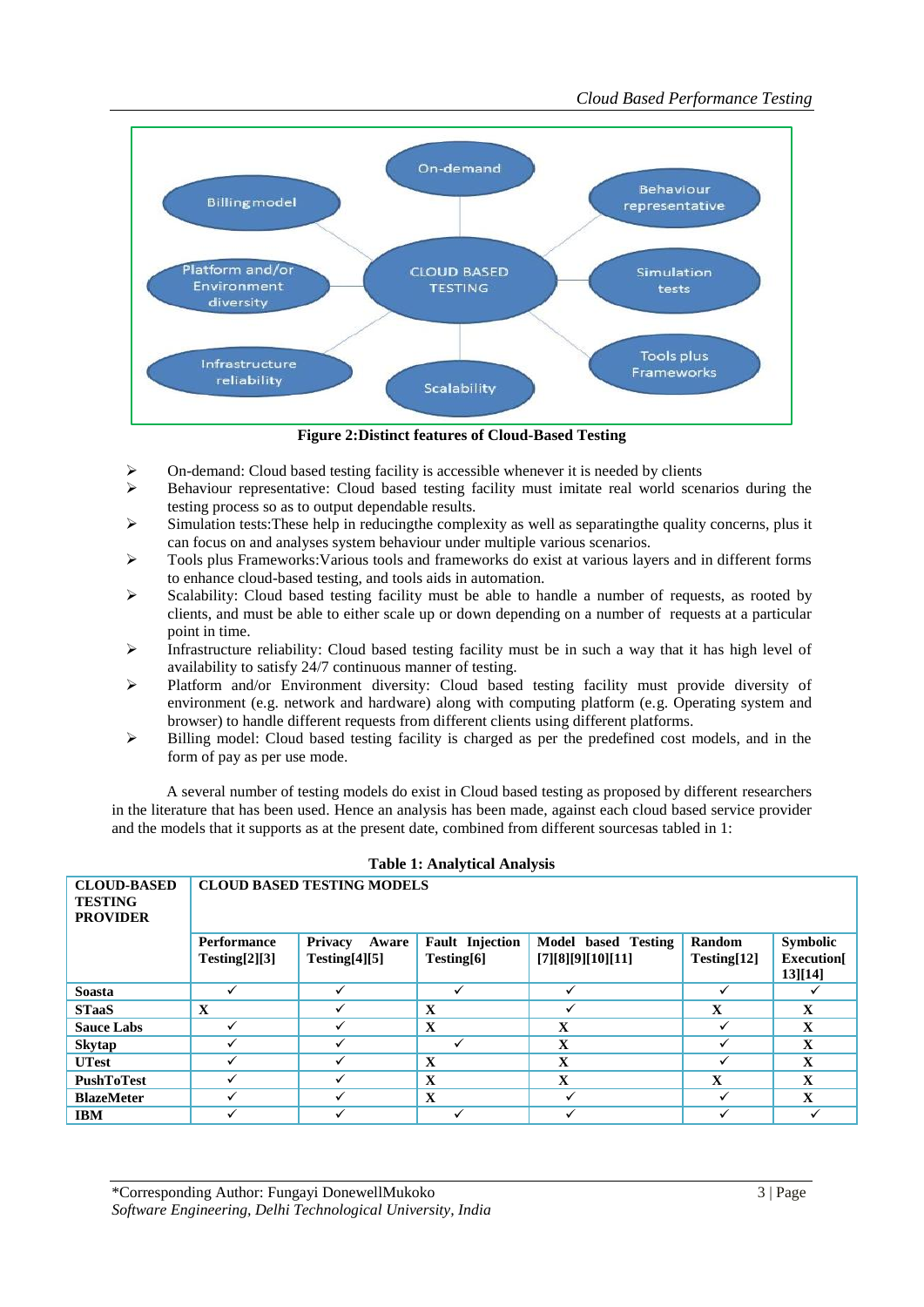#### **4.1. Centred onCloud-Based Performance Testing (CBPT)**

Cloud based testing is a remedy to the less than practical performance testing that is brought about by clients as per their testing requests. This is made possible because of the already existinghardware as well as bandwidth that nearlyimitatereal world conditions, i.e. consumertrafficby ways of loadand**/**or stress testingtoweb sites.It enables manual creation and maintenance of test scripts or to make use of the record and replay scheme. Testing services that it offers necessitate whoever is performing the test, be it developers, testers or managers to automate along with speeding up the testing as well as archiving using real life scenarios from the cloud.

Various tools are available to test cloud-based systems at various layers including hardware interface, platform interface, storage system, and application systems. Commercial testing tools such *SOAST* and*iTKO LISA* are also now available [15].

Sebastian Gaisbauer et al. [16] implemented VATS for an automatic performance evaluator for Cloud environments. VATS uses HP LoadRunner as a load generator as well asto provide the foundation for an automatic performance evaluator for Cloud environments.

Marco A. S. Netto et al. [17] uses a virtualized settingdesigned for load generation intended at performance testing.

In [18] there is a proposed design for a cloud-based performance testing system for web services. In their paper, performance testing is a notable vital activity spanning the whole life cycle of software engineering. They presented the cloud-based performance testing system for web services, which is a portable, extensible, and easy-to-use framework for generating and submitting test workloads to computing clouds. It adopts cloud computing technique to build elastic resource infrastructures and provides various kinds of testing services to users, such as multi-user concurrency testing, dynamic migration, automatically generating and executing test cases, collecting test results and reporting to testers.

In [19] proposed is an AGARIC (A Hybrid Cloud based Testing Platform) that is simulated with more focus on the way to test the online web applicationsin variedand scalable ways. It brings the notion that there are several service models designed: Software as a service (SaaS), Platform as a Service (PaaS), and Infrastructure as a Service (IaaS); giving that the resources in the three models are used and organized in a centred cloud in which distributed server clusters are deployed by the same provider usually. In addition to the three ones, another proposal is Human as a Service (HaaS) in which a crowd of people can use the cloud technology from different geographical places and work together to complete a task. HaaS brings diversity of resources into cloud thus can better serve its customers. The hybrid cloud based testing (as a mixture of HaaS and SaaS) was proposed to make use of the diverse distributed user and centred cloud computing resources to provide online testing services.

However in a number of proposed designs no parameters (that have to be considered in practical implementation) are clearly defined with easiness.This is an important aspect since online testing of cloud based applications requires particular concerns on load and user experiences. The load of such application might change sharply from hundreds of parallel accesses to a scale of millions. Therefore, different users usually have different quality and user experiences. Therefore, the online performance testing needs to make a consideration about a range of devices with different hardware configurations, software configurations and network situations hence our need to pinpoint on the recommended parameterized list.

#### **4.2.Recommended CBPT Modelled ParameterList as per web services**

The more accurate the load profile can be made, the closer the performance tests will model the real world conditions that the user base (clients/consumers) will ultimately have to survive. This, in turn, will lead to more reliable test results. Elements that are capable of affecting web load are addressed. Load parameters that should be taken into considerationwhile creating the test load that have to be used for cloud based performance testing are listed as follows:

**4.2.1. Client/ Consumer Activities:**Transactions that take place more often than others ought to comprise a biggerratio of the test data as well as scripts used for cloud based performance testing. The test data and scripts must be a realistic representation of the types of transactions that acloud computing data center isanticipated to handle.

**4.2.2. Think Times:** The amount of time taken by a client to act in response to a cloud computing center can give predictable number of clients that a givencenter can support.The difference between times at which a client receives the last data response from a data center for the service that is currently being used to the time that the client requests the next new service is the one that's considered as think time.Randomizing algorithm can be created to model these actions.

**4.2.3. Client Internet Access Speeds/Bandwidth:**The transmission speed that is commonly referred to as bandwidth that thecloud-based application uses can have a noteworthy impact on the overall performance testing of cloud.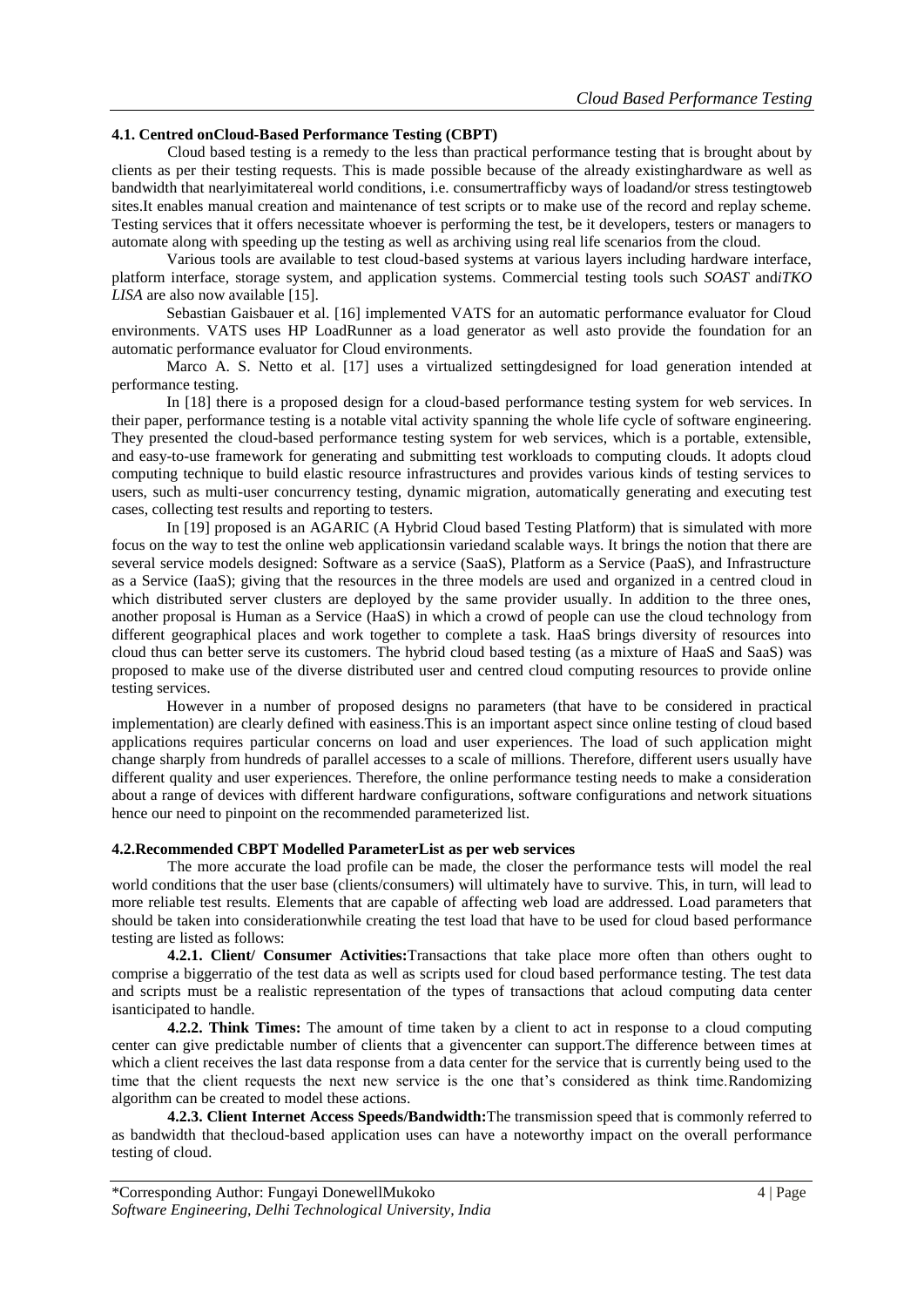**4.2.4. Background Noise:**This check on the appropriate background tasks for servers and network in the system test environment. Background noise causes performance deterioration. The produced noise by other applications will run behind on the production servers when the application under test moves into production, and other network traffic that will guzzle network bandwidth and probably increase the collision rate of the data packets being transmitted over the LAN and/or WAN.

**4.2.5. Client Platforms:**Various client-side products likeoperating systems and web browsers will cause small different HTTP traffic that can be sent to the internet during the cloud performance testing.

**4.2.6. User Geographic Locations:**This is the geographic detachment in terms of distance between the client (customer/consumer) and the host data center, and this brings the issue of network capabilitiesto be considered. Remote performance testing can turn out to bepredominantlyessential if mirror sites are to be tacticallylocatedso as toenhance response times for far-off locations.

The summed up effects of a number of parameters may have a considerable impact on the test results, although individually the parameters may only have an effect on the test results by a few percentage.Cloudbased performance testing must be in such a way that it enables the modeller to execute tests repeatedly with changes to the parameters easily and quickly.Since the accessibility of the cloud computing resources is through the internet, introduction of concepts that model internet and internet application behaviour(s) must be put in place. The Cloud based performance testing models the internet traffic routing around the globe by introducing suitable transmission latency and data transfer delays. The transmission latency and the available bandwidth must be well represented, with the help of certain algorithms (most common in simulations) that are used as well as in performing these tests, these includes:

- 1) Round-robin Load Balancer-uses aneasy round-robin algorithm in its allocation of(Virtual Machines) VMs
- 2) Active Monitoring Load Balancer-This version balances the load among all available VM's in a way to even the number of active tasks on each VM at any given time.
- 3) Throttled Load Balancer-This makes sure that only a pre-defined number of Internet Cloudlets are directed to a single VM at any given single point in time. If more request groups are present than the number of available VM's at a data center, some of the requests will be in a pending status until the next VM becomes available.

### **4.3. PracticalCBPTresults**

Cloud based performance testing test results must give out the results of at leastthe following:

**4.3.1. Response time of an application:** Overall average, minimum and maximum response time of all requests tested.

**4.3.2. The usage patterns of the application:**How many users use the application at what time from different regions of the world, and the overall effect of that usage on the cloud computing center hosting the application.

**4.3.3. The time taken by data centers to service a user request:**The average, minimum as well as maximum request processing time by each and every data center. The response time variations pattern during the day as the load changes.

**4.3.4.The cost of operation:** The cost of use is part of the output since there is accessed as pay-per use criteria that like just as in cloud computing in general.

# **V. COST AND BENEFIT ANALYSIS OF CONVENTIONAL SOFTWARE TESTING AND CLOUD BASED TESTING**

| <b>Conventional Software Testing</b>                                                                                                       | <b>Cloud Based Software Testing</b>                                                                                           |  |  |
|--------------------------------------------------------------------------------------------------------------------------------------------|-------------------------------------------------------------------------------------------------------------------------------|--|--|
| Testing setup time is generally minutes or days or weeks                                                                                   | Cuts down its testing setup time from weeks to minutes                                                                        |  |  |
| or more                                                                                                                                    |                                                                                                                               |  |  |
| It is not that of a large-scale as in Cloud based software<br>testing.                                                                     | Enables large-scale and valuable real-time online testing<br>for internet-based software in clouds.                           |  |  |
| Mostly, kind of lab testing                                                                                                                | Easily leverage scalable cloud computing infrastructure<br>to test and evaluate system (SaaS) performance and<br>scalability. |  |  |
| Costs are higher in the long run, but may seem to be<br>cheaper when cloud based software testing is still in its<br>initial set up phases | Reduced costs since it utilises the same computing<br>resources in cloud(s) for its testing purposes.                         |  |  |
| <b>Not that flexible</b>                                                                                                                   | More flexibility enhanced collaboration                                                                                       |  |  |
| No cases of data security challenges                                                                                                       | Data security challenges                                                                                                      |  |  |
| No standards challenges                                                                                                                    | <b>Challenge of lack of standards</b>                                                                                         |  |  |

\*Corresponding Author: Fungayi DonewellMukoko 5 | Page *Software Engineering, Delhi Technological University, India*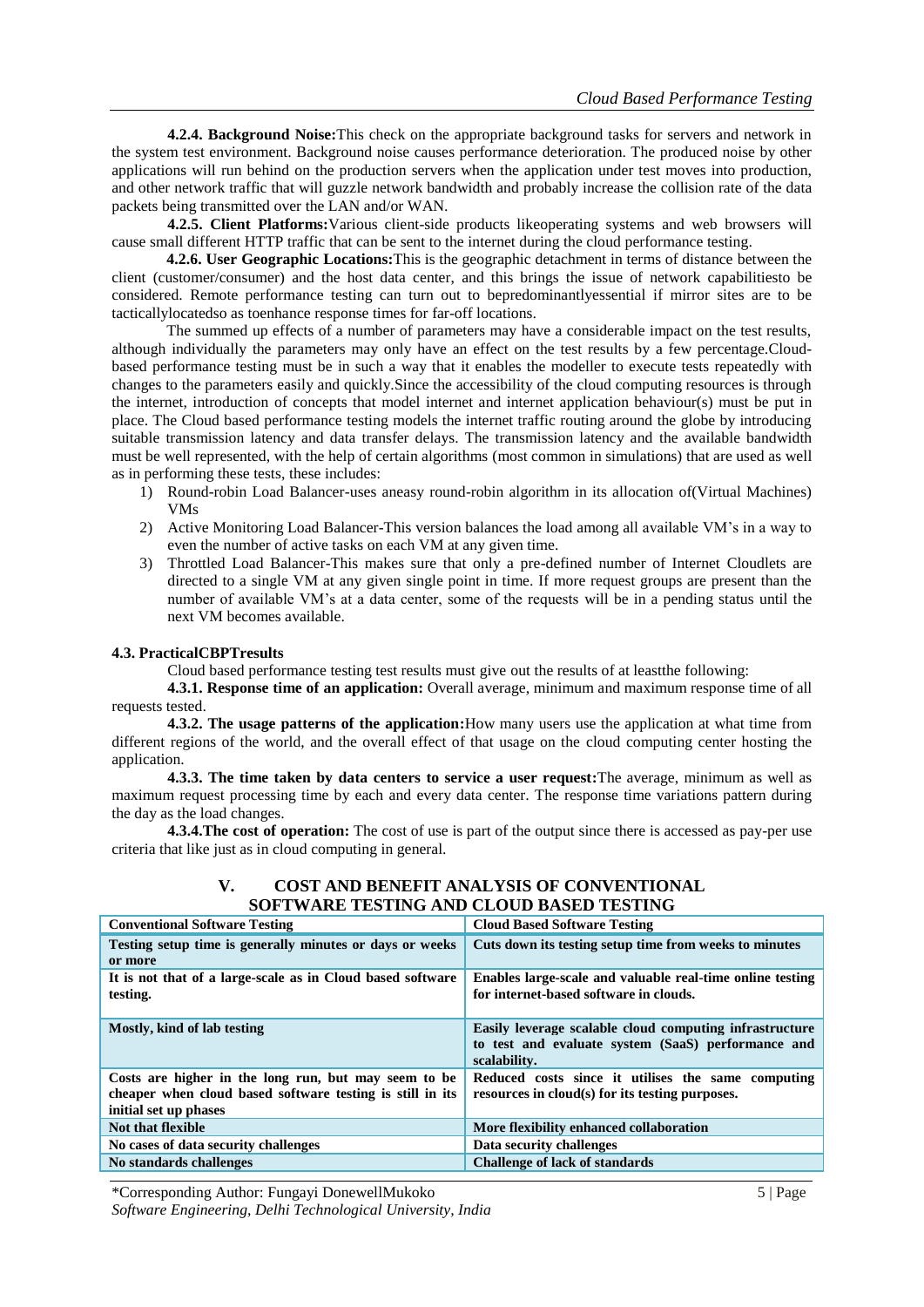### **5.1. Key benefits of Cloud Based Testing**

Cost reduction is of course the main advantage of moving to cloud based testing. However it's important to note that cloud-based testing also offers extra significant benefits[20][21][22][23][24]. All three levels of testing are supported by cloud based testing environments, and indeed, various types of testing immensely benefit from a test environment.

**5.1.1.Flexibility:**Separate environments can be used to run different levels of tests, as per an organizations' convenience. There won't be any need to long wait until the last part of the testing phase hence production-like environment can be put into action at will.

**5.1.2. Simplicity:**Setting up of end-to-end testing in the cloud can be relatively simple, given that the required servers and images are available for use in the creation of end-to-end environment, again configuration can be set with easiness too.

**5.1.3. Comprehensive and indicative testing:**Cloud based testing can even be carried out for end-toend tests of generic business processes. All the required components are published into the cloud environment thereby creating the entire chain of systems. If this is done, then the complete business processes will be tested. More so cloud based testing allows a more realistic load to be generated; this result in test results to be more accurate, especially in cases of load and stress tests.

**5.1.4. Cleaner, Greener Testing:**It is naturally true that cloud computing gives efficiencies that are significantly greener than traditional models, the same applies for cloud based testing too, in comparison to conventional software testing.

**5.1.5.Geographic Transparency and Traceability:**Test data is at times highly sensitive thus its location is important, since data passing through national borders can be in breach of nationwide and international regulations, so the cloud-based test is transparent in relation to the geographic position where data along with services are stored and let customers to store data at their servers, using VPN connection.

**5.1.6.Driving Standardization:** Creating test environments for cloud-based software testing are simply a first step of a long journey. Cloud computing will offer a huge momentum in terms of the organizations' infrastructure standardization. This crucial move will certainly catalyse IT modernization as well as improving organizations' IT services maturity.

**5.1.7. Support for complex apps:**Applications are more and more becoming complex, componentbased, dynamicand distributed. Then conventional software testing environments are proving to be gradually more expensive at thesame time becoming ineffective when handling such complexities, hence cloud based testing is the solution to go for.

**5.1.8.Improved test quality:**Cloud-based testing mechanisms puts in place a standardized preconfigured software images and infrastructure that are capable of eradicating inaccurate configuration of software test environments hence unwanted errors.

**5.1.9. Time-to-market:**Normally it is time consuming to create on-premise test environments, and this might cause project delays. However with cloud-based testing, this won't be the scenario since there will be standardised testing environments which can be used time and again, depending on type of applications.

**5.1.10. Real-time testing:**Cloud-based testing environments permit testers to make an analysis of application performance, identifying bottlenecks even when tests are running.

**5.1.11.Scalability:**Cloud-based testing allows testers to quickly scale multiple simultaneous users so as to make an assessment of applications' breaking points as well as determining capacity thresholds in cases of highly unpredictable demand.

**5.1.12. Testingefficiency will be improved**: Using cloud based testing; the time to set up a test environment can be greatly reduced.

**5.1.13. There is more realistic performance testing:**On the cloud based testing platform, performance test and other different tests are of a more realistic scenario.

**5.1.14. Changes in the external environment:**The advancement of cloud computing technology means cloud based testing also progresses hence enjoying the benefits of any progress in cloud computing technology.

#### **5.2. Challenges of Cloud-Based Testing**

Besides its goodness, cloud-based testing also has limitations too [20][21][24]. Organizations must be competing with a set of challenges in their desire to reap cloud- based testing's benefits. Cloud-based testing needs testing of supplementary aspects and parameters. They might not be necessarily new, but cloud-based testing might exacerbate them.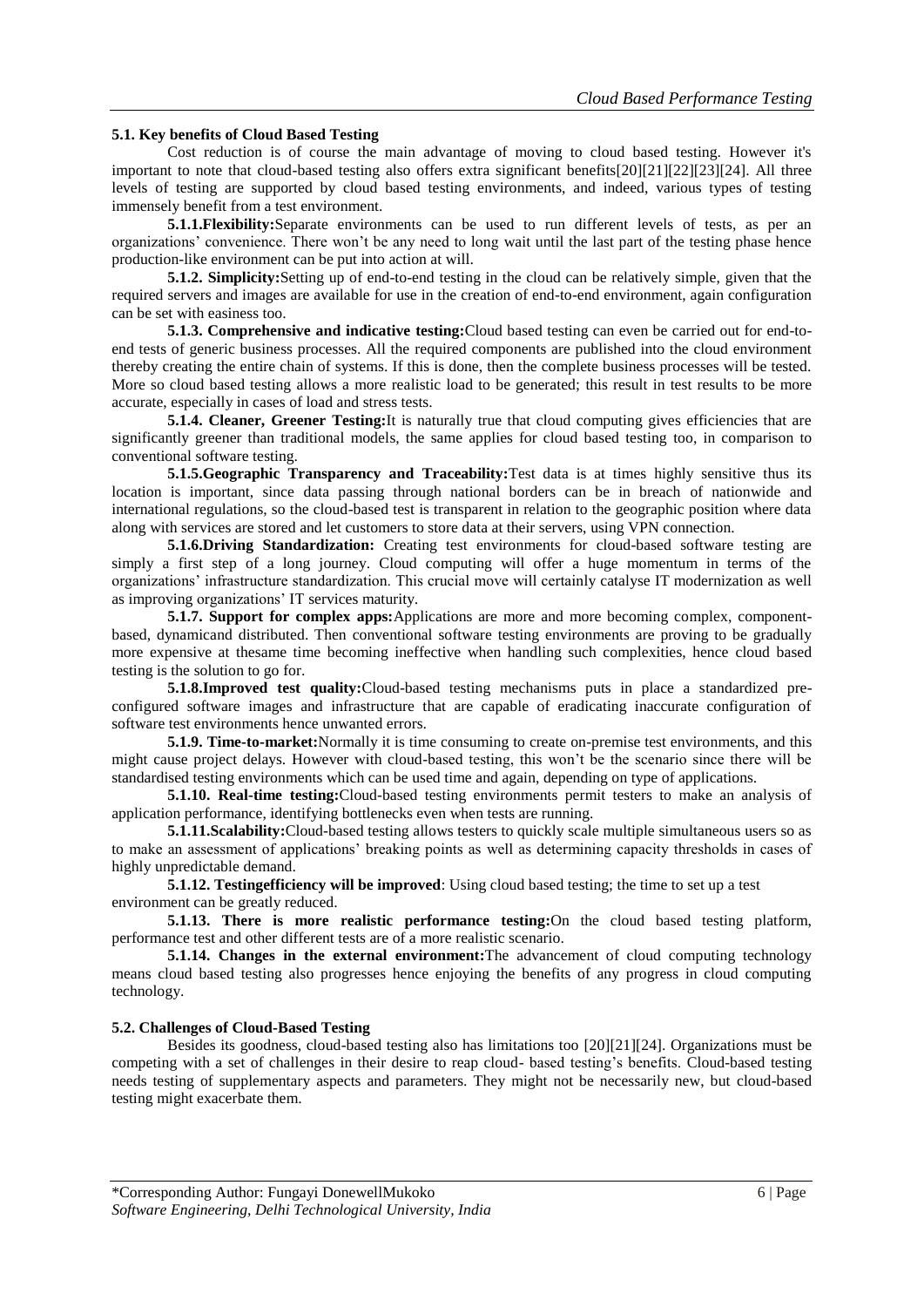The challenges of cloud based testing encompasses:

- i) Integration issues can be difficult due to the existence of several environments.
- ii) Lack of standards: Presently there are no standard/universal means to join together public cloud resources with consumer companies' data center resources.
- iii) Test data is difficult to manage, for instance data creation and data masking.
- iv) Service Level Agreements (SLAs) are difficult to reach: Terms and conditions of cloud-based testing service are at times hard to understand, and in most cases they are misleading as well as biased towards the vendor.
- v) Usage: Misuse/improper usage of cloud-based test environments can further costs.
- vi) Defect isolation plus resolution is a bit complex
- vii) Planning: Thorough planning for test environments is required, spanning from utilization all the way until disassembly. Associated costs should also be taken into consideration for instance that of data encryption prior to set up testing task into a cloud environment. Cloud resources utilization monitoring is also of great importance so as to stay away from over-usage as well as over-payment.
- viii) Performance: Since public clouds are shared by a number of various users, there may be instances where there is need to wait for necessary bandwidth. It might as well happen that a service provider suddenly announces disorder of a service as a result of maintenance window and/or network outage.
- ix) Regulatory as well as legal compliance.
- x) Third-party reliance services on responsibilities and roles bring a dependency syndrome.
- xi) Currently there are no universal standard means to integrate users' internal data centers with public cloud resources, hence the pricing mechanisms and operating model differs from one cloud service provider to the other, and this becomes challenging.
- xii) Security: The fact that data and code can be stored in a remote location outside organizations' regulatory and legal jurisdiction brings security as a major concern.
- xiii) Infrastructure requirements: Infrastructure requirements must beset in a professional way because the flexibility that is offered by cloud based testing environments can turn out to be itself a risk if the requirements for the environments are not appropriate, so it must be done with great caution.
- xiv) Dependency on the Internet: Each time any testing activity needs to be carried out, there is need to use the internet, hence there is such a high reliance on the internet.
- xv) Testing all layers: Testing network connections, database, software applications, and server performance adds multiple layers near testing. There is a great need for testers to test for the communication between various layers in terms of the connection between the elements, and risks that might be encountered thus proper planning is needed. For example, if the internet connection breaks mid-way, the server goes down or the software crashes. All these have to be tested beyond what testers can physically manage in their environment.

# **VI. CONCLUSION AND FUTURE WORK**

Cloud-based testing hasturned out to be a subjectof concern in the cloud computing as well as software engineering domain. Cloud technology plus testing as a service progresses with such a terrific speed hence more exploration work needs to be done to tackle issues, gaps and challenges in cloud based testing.Cloud based testing offers organizations higher flexibility with lower costs. Cloud models offer reduced budget and higher ROI-(Return on Investment), this is what is fuelling the growth of cloud based testing. The fact that cloud based testing is a recent technology with numerous pros should trigger organizations to can carry out pilot projects to fully explore the potential benefits of cloud-based testing. Pilots are a less risky way to evaluate the viability of testing in the cloud. Another safe way for organizations to explore cloud-based testing is to come up with elaborate strategies. This can include establishing criteria for applications for testing, potential cloud vendors, and test levels. Simulation exercise can also lead to new insights that may be used to get better the service performance of such real world applications, and in this regard we look forward to perform cloud based performance simulation tests (incorporating these parameters with great easiness) using available different tools that accommodate improvements and make some further analysis.

# **REFERENCES**

- [1]. Priyanka, I. Chana and A. Rana, Empirical Evaluation of Cloud-based Testing Techniques: A Systematic Review, ACM SIGSOFT Software Engineering Notes 37 ( 3), 2012, 1-9
- [2]. S. Gaisbauer, J. Kirschnick, N. Edwards, and J. Rolia, Vats: Virtualized-Aware Automated Test Service, QEST, 2008, 93-102
- [3]. M. A. S. Netto, S. Menon, H. V. Vieira, L. T. Costa, F. M. de Oliveira, R. Saad, and A. Zorzo, Evaluating load generation in virtualized environments for software performance testing, Proc. IEEE International Symposium on Parallel and Distributed Processing Workshops and PhD Forum, Washington, DC, USA, 2011, 993-1000
- [4]. L. Gu and S. C. Cheung, Constructing and testing privacy-aware services in a cloud computing environment: challenges and opportunities, Proc. 1st ACM Asia-Pacific Symposium on Internetware, 2009, 2:1-2:10